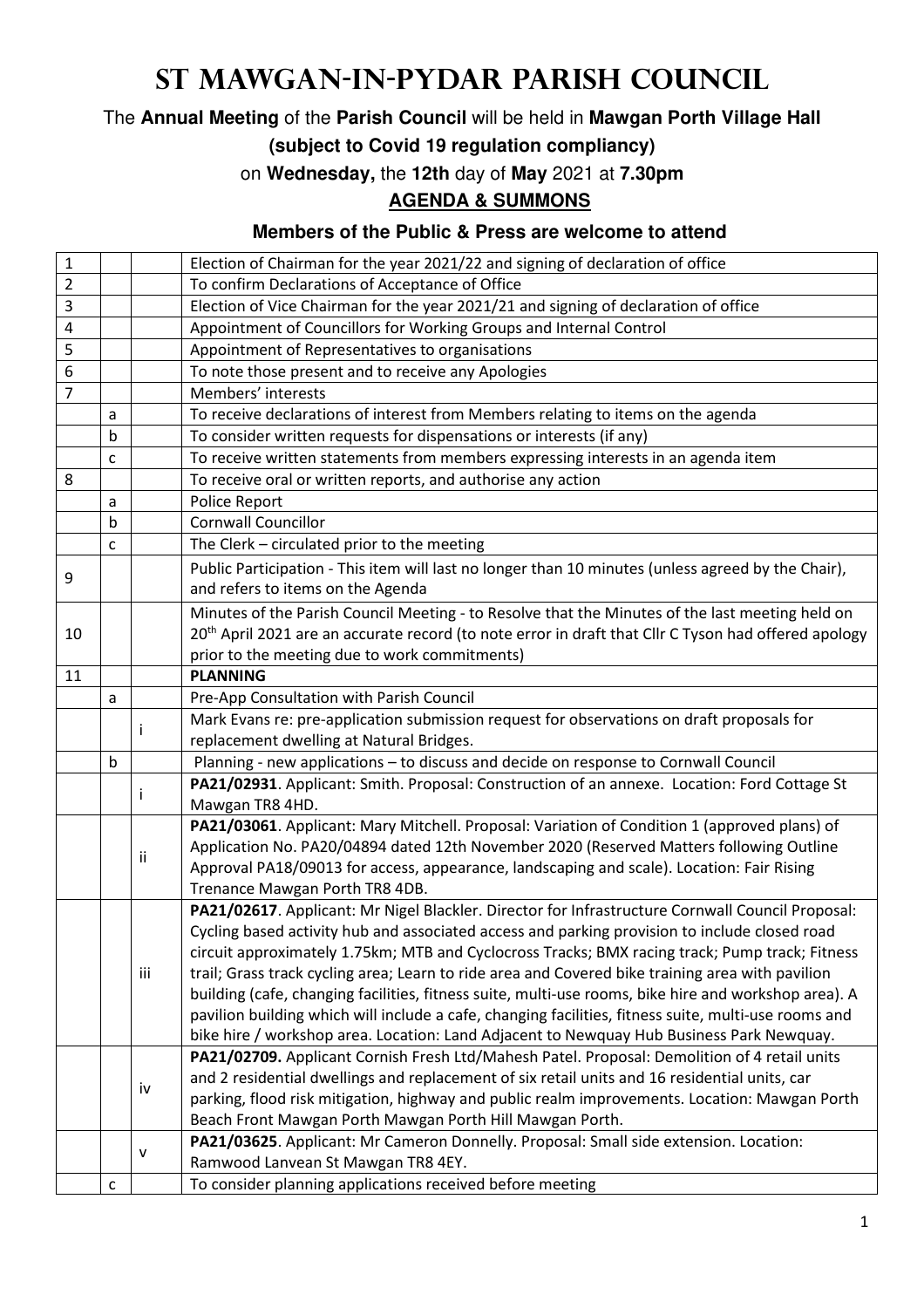|    | d            |     | To note Advices and Decisions by Cornwall Council:                                                                                                                                                             |
|----|--------------|-----|----------------------------------------------------------------------------------------------------------------------------------------------------------------------------------------------------------------|
|    |              |     | PA21/02909 APPROVED Applicant: Mrs Page Location: Seavista Mawgan Porth Newquay TR8 4AL                                                                                                                        |
|    |              |     | Proposal: Non-Material Amendment (2) to Application No. PA18/09070 dated 4th December                                                                                                                          |
|    |              |     | 2018 for Redevelopment of bed and breakfast accommodation to provide a single terrace of                                                                                                                       |
|    |              | Ť   | three units comprising two C3 dwellinghouses and 1 holiday let along with the change of use of                                                                                                                 |
|    |              |     | the annex to use as a holiday let namely to amend the description of the application as stated in                                                                                                              |
|    |              |     | supporting letter.                                                                                                                                                                                             |
|    |              |     | PA21/03278 APPROVED Applicant: Dr K and J Anderson. Proposal: Non-Material Amendment to                                                                                                                        |
|    |              |     | Application No. PA20/11280 dated 8th February 2021 for a Proposed gym/studio in the rear                                                                                                                       |
|    |              | Ιİ  | garden of the detached dwelling house currently under construction namely Raising the FFL by                                                                                                                   |
|    |              |     | 500mm to allow for the SWW drain and reduce glazing to both elevations. Location: Boscarne                                                                                                                     |
|    |              |     | Trenance Mawgan Porth TR8 4BZ.                                                                                                                                                                                 |
|    |              |     | PA20/03247 APPROVED Applicant: Mr Andrew McCutcheon. Proposal: Redevelopment of site                                                                                                                           |
|    |              | iii | with replacement dwelling with variation of condition 2 (plans approved) of decision PA19/05218                                                                                                                |
|    |              |     | dated 08/04/2020. Location: Green Hedges Trenance Mawgan Porth TR8 4DA.                                                                                                                                        |
|    |              |     | PA20/06351 REFUSED Applicant: Mr D Cole. Proposal: Demolition of dwelling and construction of                                                                                                                  |
|    |              | iv  | replacement dwelling and associated works. Location: The Retreat Tredragon Road Mawgan                                                                                                                         |
|    |              |     | Porth TR8 4DF.                                                                                                                                                                                                 |
|    | e            |     | 5 day-Protocol for Local Councils                                                                                                                                                                              |
|    |              | Ť   | PA20/11407 - Gluvian Farm                                                                                                                                                                                      |
|    |              | ii  | PA20/06351 - The Ranch, Mawgan Porth                                                                                                                                                                           |
|    | $\mathsf{f}$ |     | To discuss planning enforcement issues - to refer any new issues and updates - if any                                                                                                                          |
| 12 |              |     | WORKING GROUPS - to receive reports (if any), and agree any necessary action and expenditure:                                                                                                                  |
|    | a            |     | Amenities                                                                                                                                                                                                      |
|    |              | Ť   | Playground - to note RoSPA play safety report findings                                                                                                                                                         |
|    |              | Ϊİ  | Burial Ground - to note interment of Kathleen Mary (Bill) Glanville on 30 <sup>th</sup> April 2021 (Clerk in                                                                                                   |
|    |              |     | attendance). Burial Ground Survey.                                                                                                                                                                             |
|    |              | iii | St Mawgan Toilets -                                                                                                                                                                                            |
|    | b            |     | Transport and Rights of Way                                                                                                                                                                                    |
|    |              |     | ROW/3230685 - Cornwall Council (Addition of Restricted Byway from Road U6177 at Mawgan-in-                                                                                                                     |
|    |              | Ť   | Pydar School to Road U6177 at Lanvean - Parish of St Mawgan-in-Pydar) Mod Order 2017 - to                                                                                                                      |
|    |              |     | approve delegated decision to retain services of an advocate.                                                                                                                                                  |
|    |              |     | Road Traffic Regulation Act 1984 S.14: Temporary Prohibition of Traffic                                                                                                                                        |
|    |              |     | Location: Footpaths 46,47,48 & 49 in the Parish of Mawgan in Pydar                                                                                                                                             |
|    |              | Ϊİ  | Timing: 23rd May to 23rd June 2021 (24 Hours) previously closed between (23rd February to 23rd May<br>2021). To note the reason for emergency closure: Works to repair badly eroded sections of the footpath - |
|    |              |     | in progress.                                                                                                                                                                                                   |
|    | c            |     | <b>Beach and Environment</b>                                                                                                                                                                                   |
| 13 |              |     | <b>REPORTS FROM MEETINGS:</b>                                                                                                                                                                                  |
|    |              |     | To note and discuss (if appropriate) the correspondence received since the last meeting                                                                                                                        |
| 14 |              |     | (circulated) and any associated actions and expenditure:                                                                                                                                                       |
|    |              | Ť   | Denzell Downs Community Benefit Fund - to note panel meeting 26 <sup>th</sup> April.                                                                                                                           |
| 15 |              |     | <b>FINANCE and LEGISLATION:</b>                                                                                                                                                                                |
|    | a            |     | To note any income received - £425 Beach Clean Donations, Bank Interest £0.38p                                                                                                                                 |
|    | b            |     | Asset Register as at $31^{st}$ March 2021 – (as circulated prior to the meeting)                                                                                                                               |
|    |              | Ť   | To confirm physical check of Assets                                                                                                                                                                            |
|    |              | Ϊİ  | To approve Asset Register                                                                                                                                                                                      |
|    |              |     | Financial Regulation Review - to approve changes 6.10 embedding specific arrangements in                                                                                                                       |
|    | c            |     | respect of internet banking                                                                                                                                                                                    |
|    | d            |     | Financial Risk Assessment Annual Review - to agree to adopt as circulated                                                                                                                                      |
|    |              |     | Renewal of Long -Term Agreement (LTA) Insurance with Zurich Insurance - 5 years in the sum of                                                                                                                  |
|    | e            |     | £886.55 per year - to accept Policy Schedule as circulated with increasing level of indemnity                                                                                                                  |
|    |              |     | under Fidelity Guarantee to £250,000.                                                                                                                                                                          |